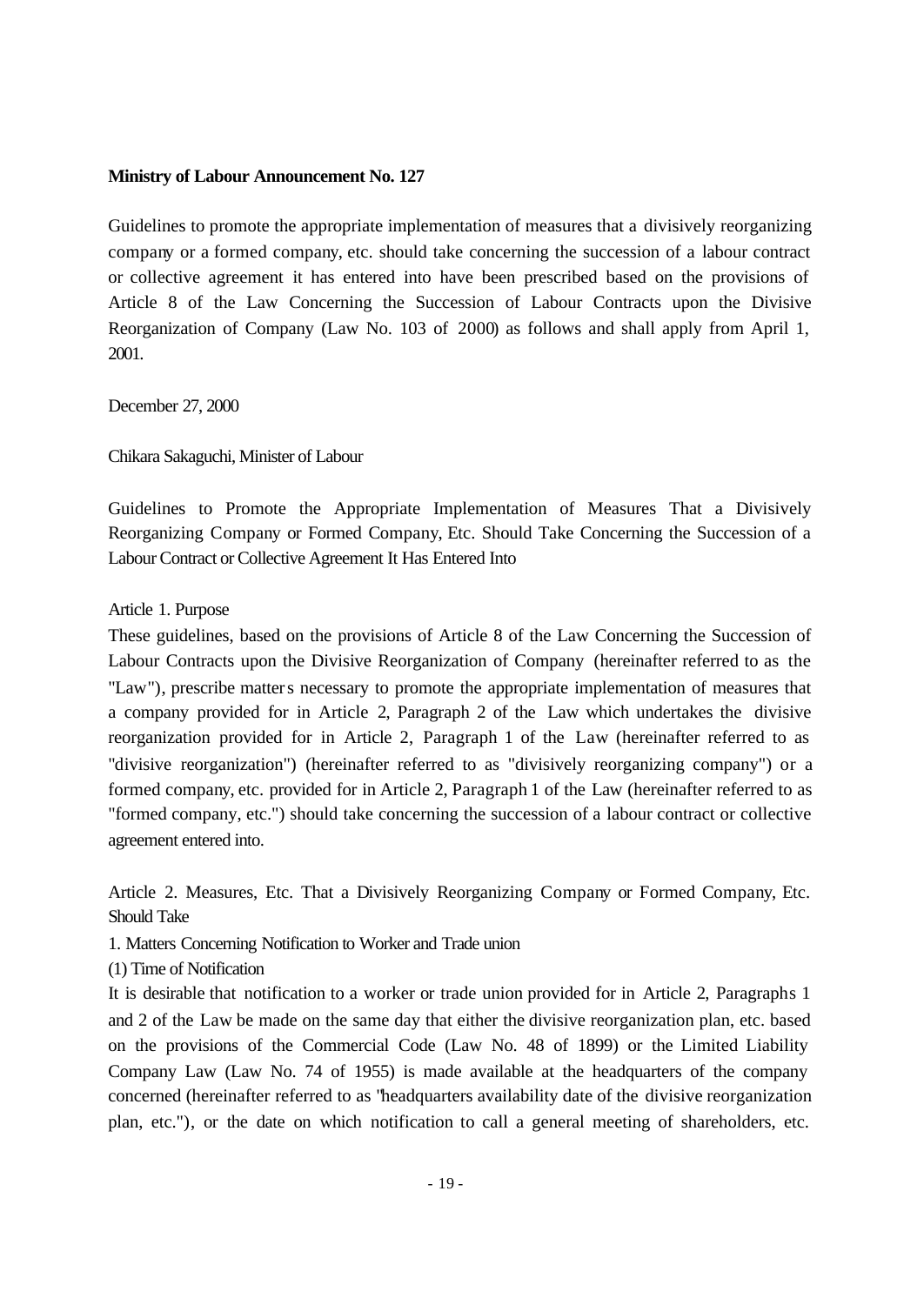provided for in Article 2, Paragraph 1of the Law is issued, whichever occurs sooner.

Further, in a case where the notification provided for in Article 2, Paragraphs 1 and 2 of the Law is made by postal service, etc., because, pursuant to the provisions of Article 97, Paragraph 1 of the Civil Code (Law No. 89 of 1896), notification is effective from the date it reaches the recipient, notification must reach the worker or trade union concerned on or before the day two weeks before the day of the general meeting of shareholders, etc. In this case, the phrase, "the date on which the notification provided for in the preceding paragraph is made" in Article 4, Paragraph 2 of the Law (including cases where it is applied mutatis mutandis in Article 5, Paragraph 2) shall be read as, "the date on which the notification provided for in the preceding paragraph reaches the recipient".

### (2) Scope of Worker to be Notified

Among the workers that the divisively reorganizing company concerned employs (not limited to so-called permanent employees, but including temporary workers), the worker that a divisively reorganizing company shall notify pursuant to the provisions of Article 2, Paragraph 4 of the Law shall be a worker primarily engaged in the business that the formed company, etc. will succeed to (hereinafter referred to as "business succeeded to") and a worker other than said worker and with respect to whom there is a statement in the divisive reorganization plan, etc. provided for in Article 2, Paragraph 1 of the Law (hereinafter referred to as "divisive reorganization plan, etc.") concerned to the effect that the formed company, etc. will succeed to the labour contract that the divisively reorganizing company concerned and that worker have entered into.

Further, pursuant to the provisions of Article 4, Paragraph 1 and Article 5, paragraph 1 of the Law, a worker primarily engaged in the business succeeded to and with respect to whom there is no statement in the partition plan, etc. to the effect that the formed company, etc. will succeed to the labour contract that the worker entered into with the divisively reorganizing company, and a worker other than one primarily engaged in the business succeeded to and with respect to whom there is a statement in the partition plan, etc. to the effect that the formed company, etc. will succeed to the labour contract that the worker entered into with the divisively reorganizing company concerned shall have the opportunity to file an objection with the divisively reorganizing company concerned.

### (3) Scope of Trade union to be Notified

The trade union that a divisively reorganizing company shall notify pursuant to the provisions of Article 2, Paragraph 2 of the Law shall be one with which the divisively reorganizing company concerned has entered into a collective agreement. In a case where a member of the trade union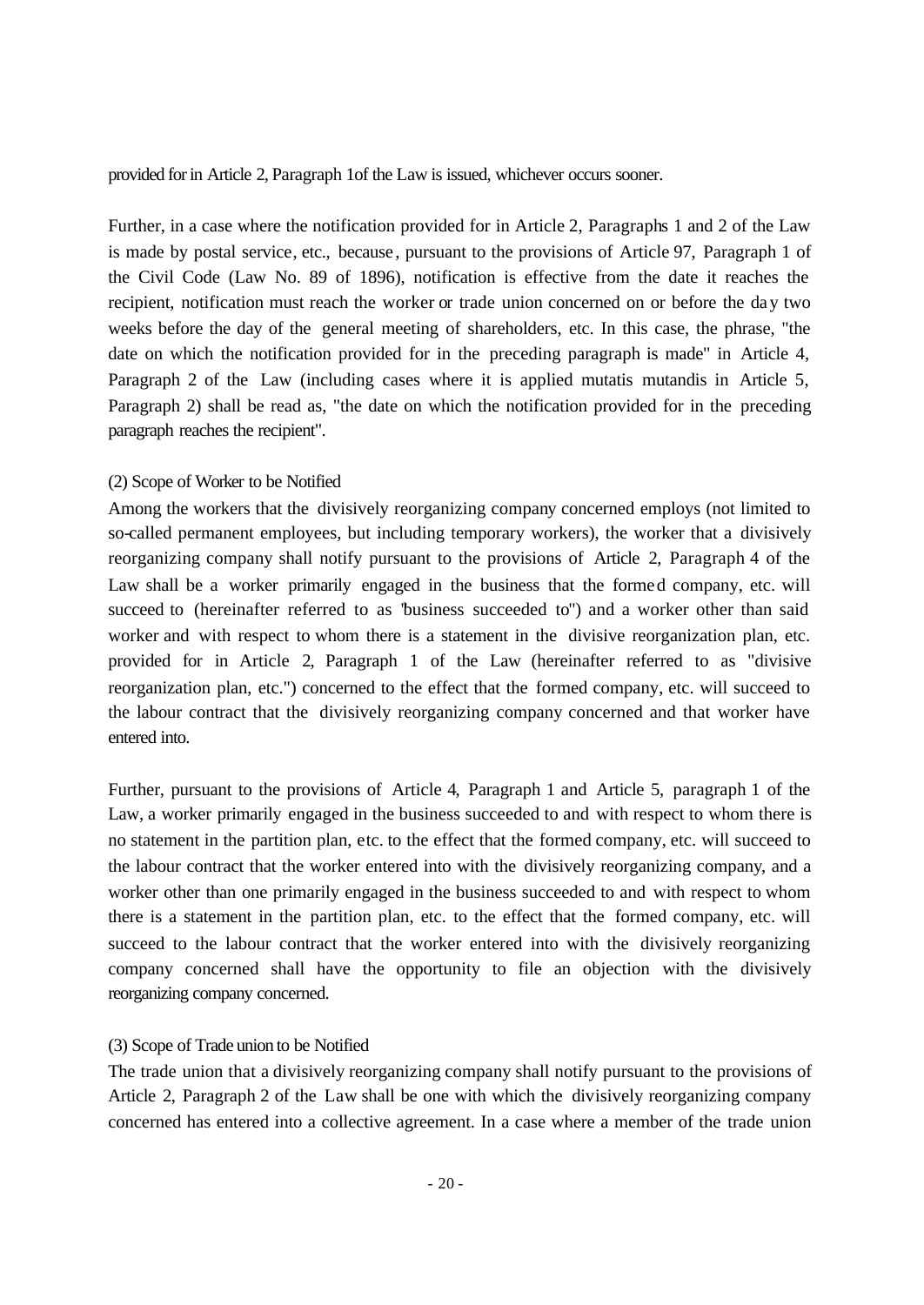has entered into a labour contract with the divisively reorganizing company concerned, it is desirable that the divisively reorganizing company notify the trade union concerned in accordance with the example of the provisions of Article 2, Paragraph 2 of the Law even in a case where the divisively reorganizing company concerned has not entered into a collective agreement with the trade union concerned.

#### 2. Measures That Should Be Taken Concerning the Succession of a Labour Contract

(1) Matters Concerning the Formulation of the Statement Contained in the Divisive Reorganization Plan, Etc.

In a case where the labour contract to which the formed company, etc. will succeed from the divisively reorganizing company based on the provisions of the Commercial Code or the Limited Liability Company Law is stated in the divisive reorganization plan, etc., it is necessary that the names of all workers covered by the said labour contract succeeded to can be specified. At the time when the names of all workers covered by the said labour contract succeeded to can be specified, the divisively reorganizing company may specify a designated workplace and state in its divisive reorganization plan, etc. to the effect that the labour contract that covers all of the workers or all of the worker except designated persons at the workplace concerned shall be the said labour contract succeeded to.

### (2) Matters Concerning Notice of Objection by Worker

#### A. Contents, Etc. of Notice

With respect to the notice of objection provided for in Article 4, Paragraph 1 of the Law, it shall be sufficient for the worker concerned to state in writing his name and that he opposes the formed company, etc. concerned not succeeding to the labour contract that covers him, and send this notice by the deadline date provided for in Article 4, Paragraph 1 of the Law to the place for notice of objection that the divisively reorganizing company concerned designates.

With respect to the notice of objection provided for in Article 5, Paragraph 1 of the Law, it shall be sufficient for the worker concerned to state in writing his name, that he comes under the category of worker mentioned in Article 2, Paragraph 1, Item 2 of the Law, and that he opposes the formed company, etc. concerned not succeeding to the labour contract that covers him, and send this notice by the deadline date provided for in Article 5, Paragraph 1 of the Law to the place for notice of objection that the divisively reorganizing company concerned designates.

### B. Matters for Consideration Concerning the Deadline Date

In a case where the notice of objection provided for in Article 4, Paragraph 1 or Article 5, Paragraph 1 of the Law is made by postal service, etc., because, pursuant to the provisions of Article 97, Paragraph 1 of the Civil Code, notification is effective from the date it reaches the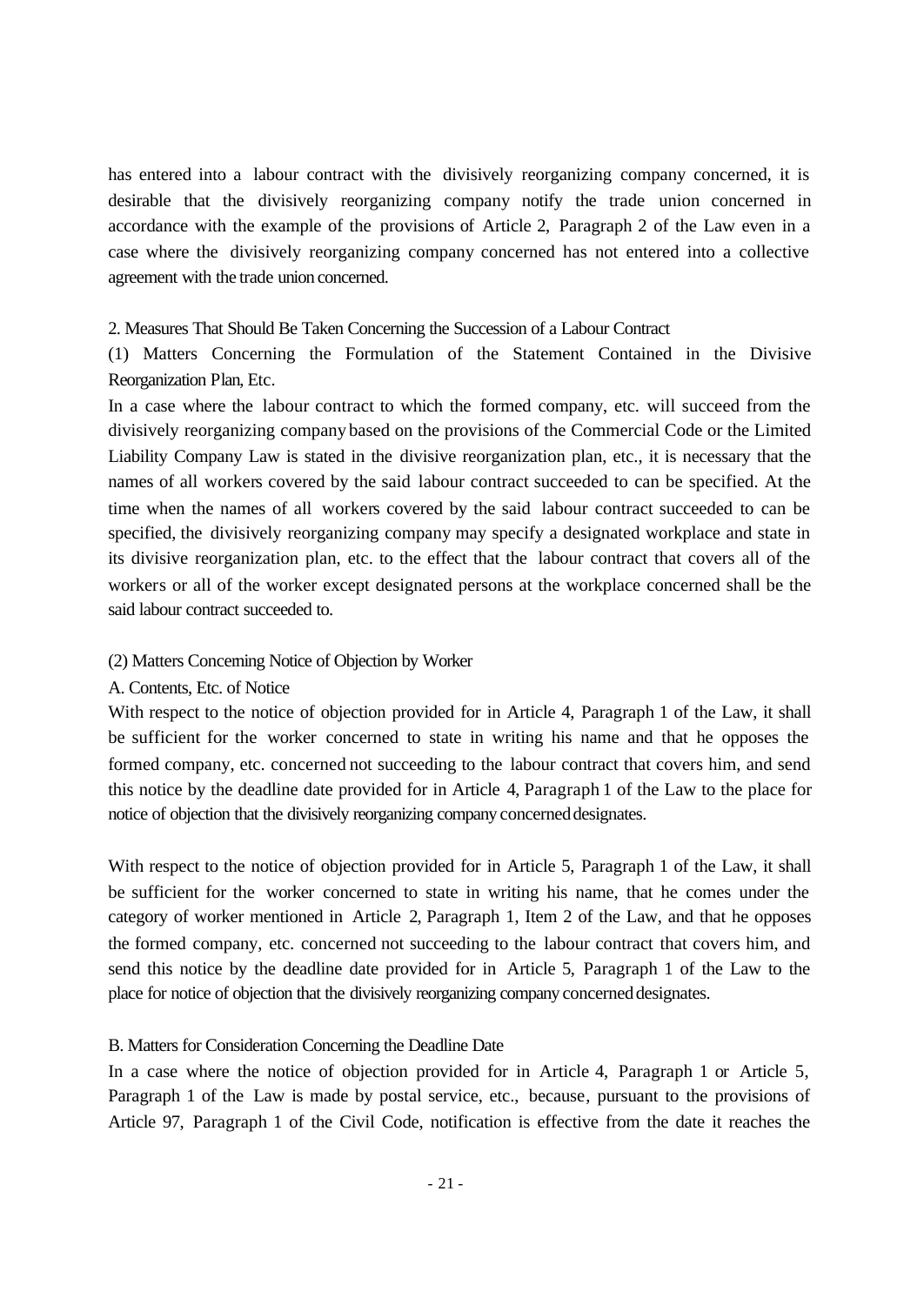recipient, notice of objection must reach the divisively reorganizing company concerned on or before the deadline date provided for in Article 4, Paragraph 1 or Article 5.

# C. Treatment of Notice of Objection

A divisively reorganizing company shall designate a place for notice of objection that makes it easy for a worker seeking to file the notice of objection provided for in Article 4, Paragraph 1 or Article 5, Paragraph 1of the Law to do so and shall also see to it that actions necessary for filing a notice of objection may be taken during working hours.

Further, no divisively reorganizing company or formed company, etc. shall dismiss or otherwise treat disadvantageously a worker by reason of his seeking to file or having filed a notice of objection provided for in Article 4, Paragraph 1 or Article 5, Paragraph 1of the Law.

(3) Matters Concerning the Scope of Worker Primarily Engaged in the Business Succeeded To

A. Judgment at the Point in Time When the Divisive Reorganization Plan, Etc. is Prepared

(A) A worker who engages solely in the business succeeded to at the point in time when the divisive reorganization plan, etc. is prepared shall come under the category of worker mentioned in Article 2, Paragraph 1, Item 1 of the Law.

(B) In a case where a worker also engages in a business other than the business succeeded to, a comprehensive judgment as to whether the worker concerned is primarily engaged in the business succeeded to shall be made by considering matters such as time spent engaged in the respective businesses and the roles that the worker concerned fulfills therein.

(C) A worker who is engaged in a so-called back-office section such as general affairs, personnel, accounting, or asset management in a bank and who is engaged solely on behalf of the business succeeded to shall come under the category of worker mentioned in Article 2, Paragraph 1, Item 1 of the Law.

In a case where a worker is also engaged on behalf of a business other than the business succeeded to and a judgment may be made in accordance with the example of (B) above, judgment shall be so made.

In a case where a worker is engaged in a so-called back-office section without distinction as to whether he is engaged on behalf of one business or the other and no judgment may be made in accordance with the example of (B) above, then in the absence of special circumstances, the worker concerned shall come under the category of worker provided for in Article 2, Paragraph 1, Item 1 of the Law only in a case where the formed company, etc. succeeds to the labour contract that covers the majority of the workers employed by the divisively reorganizing company other than the worker with respect to whom said judgment cannot be made.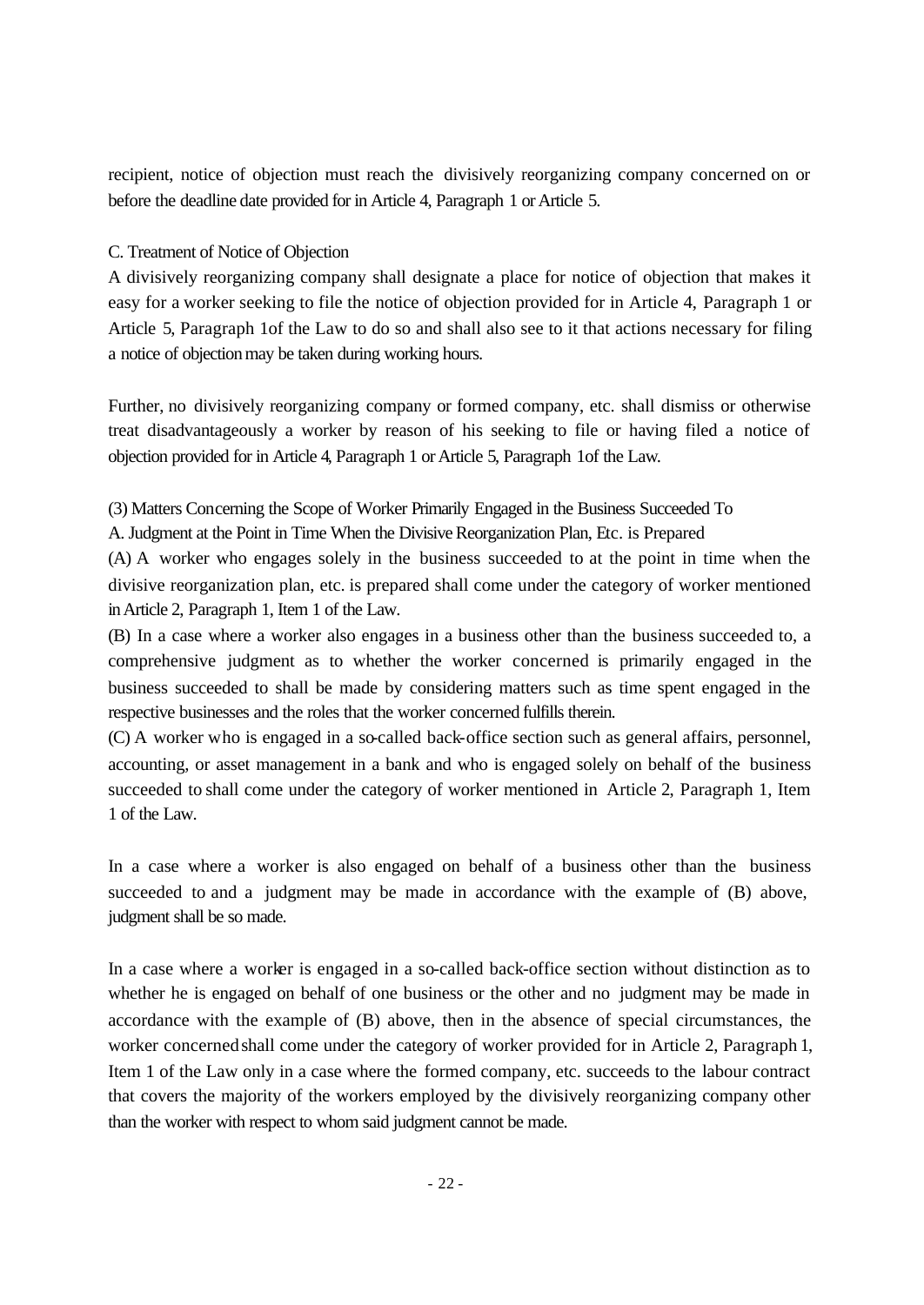B. Cases Where It Is Improper to Make Judgment at the Point in Time When the Divisive Reorganization Plan, Etc. is Prepared

(A) Even where a worker is primarily engaged in the business succeeded to at the point in time when the divisive reorganization plan, etc. is prepared, that worker shall not come under the category of worker provided for in Article 2, Paragraph 1, Item 1 of the Law if it is clear that the divisively reorganizing company had the worker concerned temporarily engage in the business succeeded to by means of an order for study or training, an order for support work, an order to take part in planning work that will conclude at the end of a fixed period, etc., and that when the ordered work concludes, the worker will no longer be primarily engaged in the business succeeded to.

Further, a worker, etc. who desired a transfer from the business succeeded to for the purpose of child care, etc. and with respect to whom it was clear that, pursuant to an agreement with the divisively reorganizing company made before the point in time when the divisive reorganization plan, etc. was prepared, the worker would not be engaged primarily in the business succeeded to after the point in time when the divisive reorganization plan, etc. was prepared, shall not come under the category of worker provided for in Article 2, Paragraph 1, Item 1 of the Law.

(B) Among workers who are primarily engaged in the business succeeded to at the point in time when the divisive reorganization plan, etc. is prepared but who are temporarily primarily engaged in a business other than the business succeeded to at the point in time when the divisive reorganization plan, etc. is prepared due to an order issued by the divisively reorganizing company for study or training, an order for support work, an order to take part in planning work that will conclude at the end of a fixed period, etc. (including an order for transfer), a worker with respect to whom it is clear that he will be primarily engaged in the business succeeded to when work pursuant to the order concerned concludes shall come under the category of worker provided for in Article 2, Paragraph 1, Item 1 of the Law.

Among workers who are primarily engaged in the business succeeded to before the point in time when the divisive reorganization plan, etc. is prepared but who are temporarily primarily engaged in a business other than the business succeeded to at the point in time when the divisive reorganization plan, etc. is prepared due to an order issued by the divisively reorganizing company for study or training, an order for support work, an order to take part in planning work that will conclude at the end of a fixed period, etc. (including an order for transfer), a worker with respect to whom it is clear that he will be primarily engaged in the business succeeded to when work pursuant to the order concerned concludes shall come under the category of worker provided for in Article 2, Paragraph 1, Item 1 of the Law.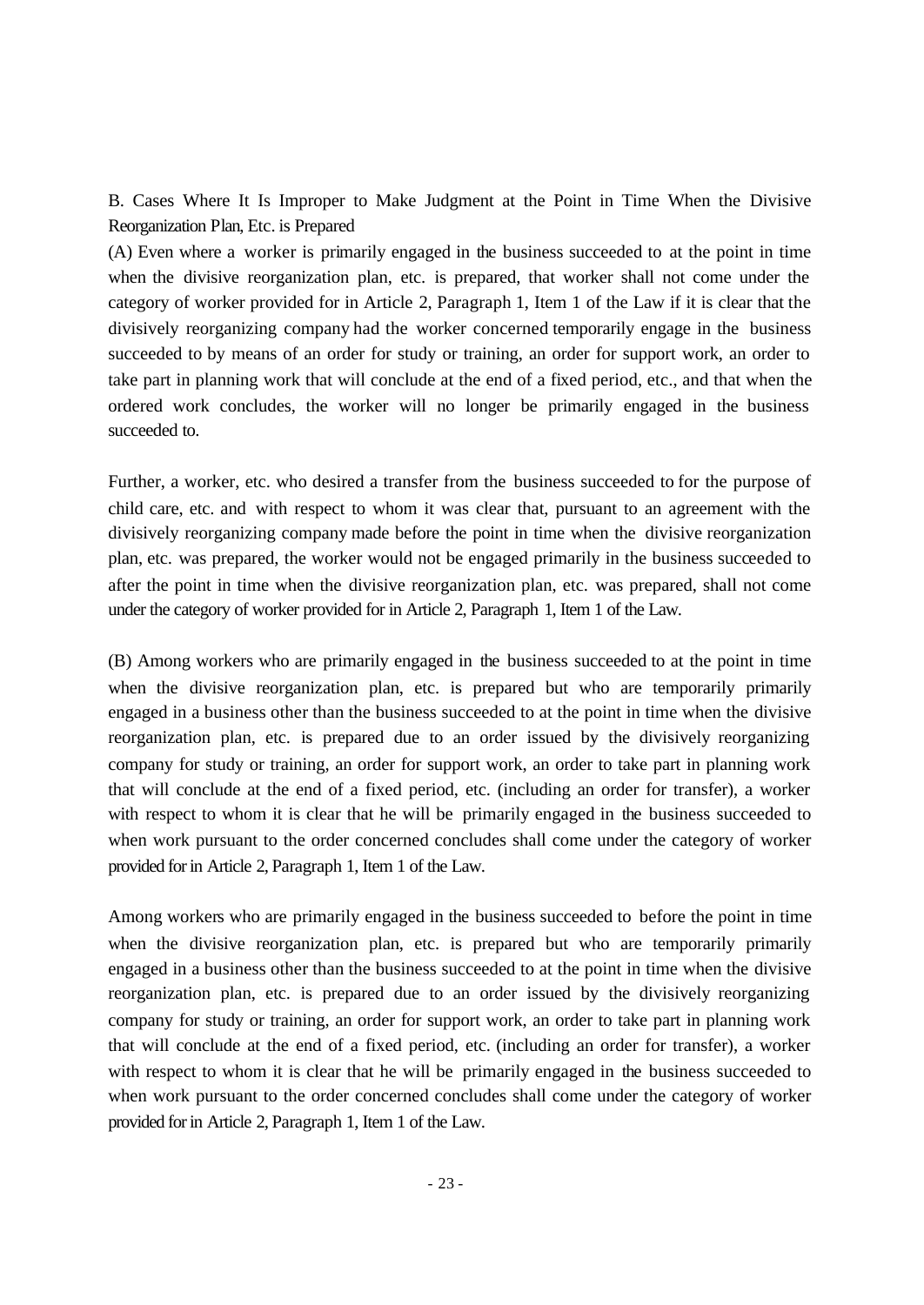Among workers who are primarily engaged in the business succeeded to before the point in time when the divisive reorganization plan, etc. is prepared but who thereafter take vacation and are not primarily engaged in the business succeeded to at the point in time when the divisive reorganization plan, etc. is prepared, a worker with respect to whom it is clear that he will again be primarily engaged in the business succeeded to when he returns from said vacation shall come under the category of worker provided for in Article 2, Paragraph 1, Item 1 of the Law.

A worker who was not engaged primarily in the business succeeded to after the point in time when the divisive reorganization plan, etc. was prepared, such as an unofficially appointed person with whom a labour contract has been formed and a worker who desired a transfer for the purpose of child care, etc., but with respect to whom it was clear that the worker would thereafter be engaged primarily in the business succeeded to after the point in time concerned shall come under the category of worker provided for in Article 2, Paragraph 1, Item 1 of the Law.

(C) In a case where, without good cause and before the divisive reorganization concerned, the divisively reorganizing company, with the purpose of excluding from the formed company, etc. or the divisively reorganizing company after the divisive reorganization a worker with respect to whom it is clear judging from the actual situation of his past work whether his labour contract should or should not be succeeded to by the formed company, etc., conducts the intentional transfer, etc. of the worker concerned, the judgment of whether the worker concerned comes under the category of worker provided for in Article 2, Paragraph 1, Item 1 of the Law should be made based on the actual situation of his past work.

C. Case Where There Is a Difference of Opinion Between the Divisively Reorganizing Company and the Worker

If there is a difference of opinion between the divisively reorganizing company and the worker concerning the judgment of whether the worker concerned comes under the category of worker provided for in Article 2, Paragraph 1, Item 1 of the Law, the divisively reorganizing company concerned shall strive to resolve the difference of opinion through discussions, etc. with the worker concerned based on Article 7 of the Law, Article 5 of the Supplemental Provisions to the Law for the Partial Revision of the Commercial Code, Etc. (Law No. 90 of 2000; hereinafter referred to as "Commercial Code, Etc. Revision Law") and Section 4 below. In this case, the following matters should be considered. Further, in a case where these discussions, etc. fail to resolve the difference of opinion, a party shall be able to seek resolution through a lawsuit.

(A) In a case where the worker is one primarily engaged in the business succeeded to and with respect to whom there is no statement in the partition plan, etc. to the effect that the formed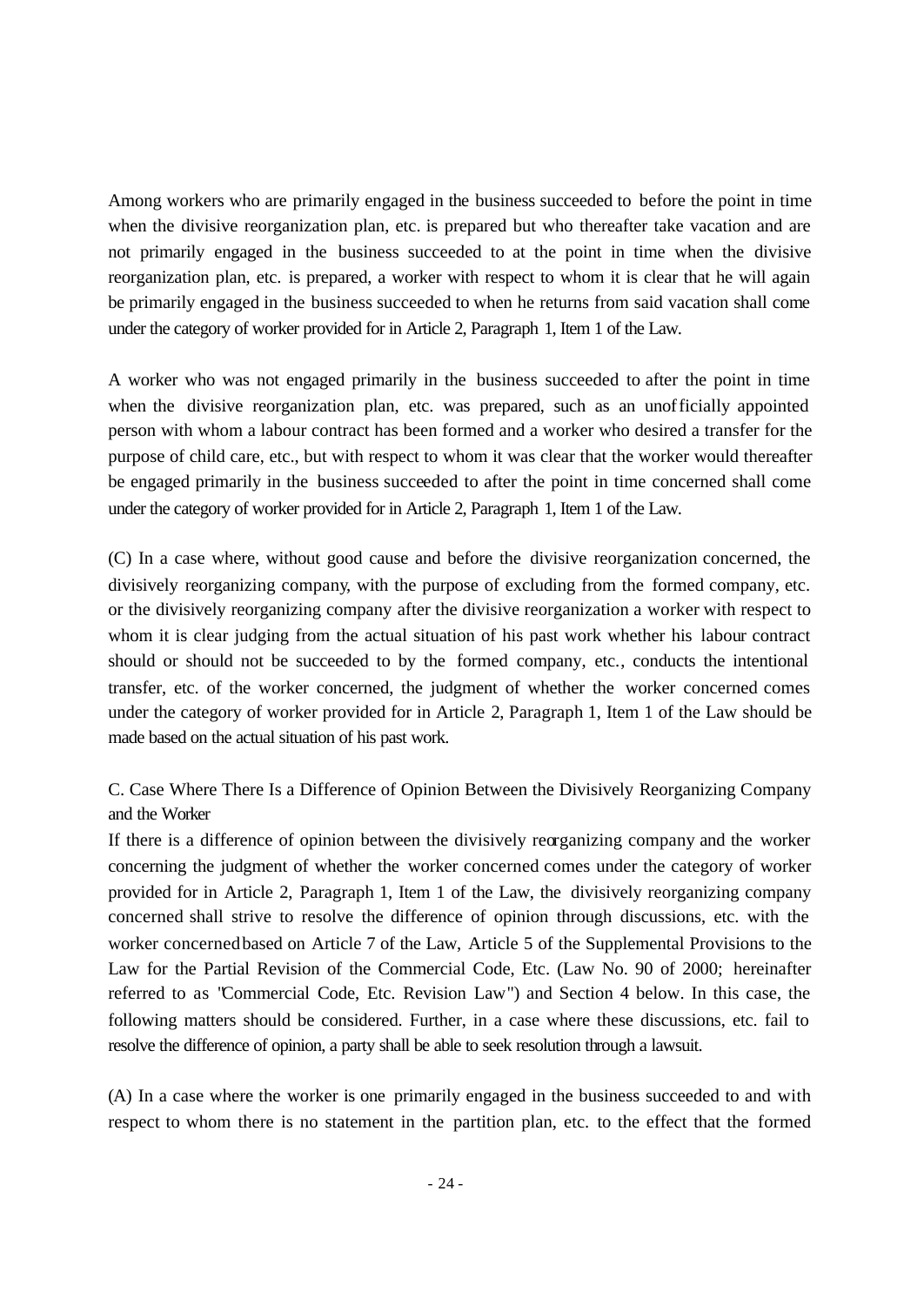company, etc. will succeed to the labour contract that the worker entered into with the divisively reorganizing company, but the worker did not lawfully receive the notification provided for in Article 2, Paragraph 1 of the Law (including the case where the divisively reorganizing company concerned does not make the notification concerned because it treats the worker concerned as one who is not primarily engaged in the business succeeded to and the case where the company intentionally fails to make the notification concerned), the worker concerned may, even after the divisive reorganization concerned, demand that the formed company, etc. concerned preserve or confirm his position as an employed worker; alternatively, he may demand that the formed company, etc. concerned confirm that he is not an employed worker thereof.

(B) If, in a case where a worker not primarily engaged in the business succeeded to and with respect to whom there is a statement in the partition plan, etc. to the effect that the formed company, etc. will succeed to the labour contract that the worker entered into with the divisively reorganizing company files the notice of objection provided for in Article 5, Paragraph 1 of the Law, the divisively reorganizing company concerned treats the worker concerned as one with respect to whom the formed company, etc. is made to succeed to the labour contract covering him because he is primarily engaged in the business succeeded to, the worker concerned may, even after the divisive reorganization concerned, demand that the formed company, etc. concerned preserve or confirm his position as an employed worker; alternatively, he may demand that the formed company, etc. concerned confirm that he is not an employed worker thereof. The case where a worker did not lawfully receive the notification provided for in Article 2, Paragraph 1 of the Law notwithstanding his being a worker not primarily engaged in the business succeeded to and with respect to whom there is a statement in the partition plan, etc. to the effect that the formed company, etc. will succeed to the labour contract that the worker entered into with the divisively reorganizing company shall be treated in the same way.

### ii. Other Matters to be Considered

(A) The divisively reorganizing company shall not, with the intent to commit an unfair labour practice and for an unlawful purpose such as that of excluding the worker concerned from the formed company, etc. or the divisively reorganizing company after the divisive reorganization, conduct the transfer, etc. of the worker concerned before the divisive reorganization concerned. This kind of transfer, etc. shall be invalid.

(B) With respect to a worker who is not at all engaged in the business succeeded to, in a case where a labour contract that is outside the scope of the application of Book 2, Chapter 4, Section 6-3 of the Commercial Code, Chapter 6 of the Limited Liability Company Law and that the Law that the worker concerned entered into with the divisively reorganizing company is transferred from the divisively reorganizing company to the forme d company, etc., Article 625, Paragraph 1 of the Civil Code shall apply and it shall be necessary to obtain the individual agreement of the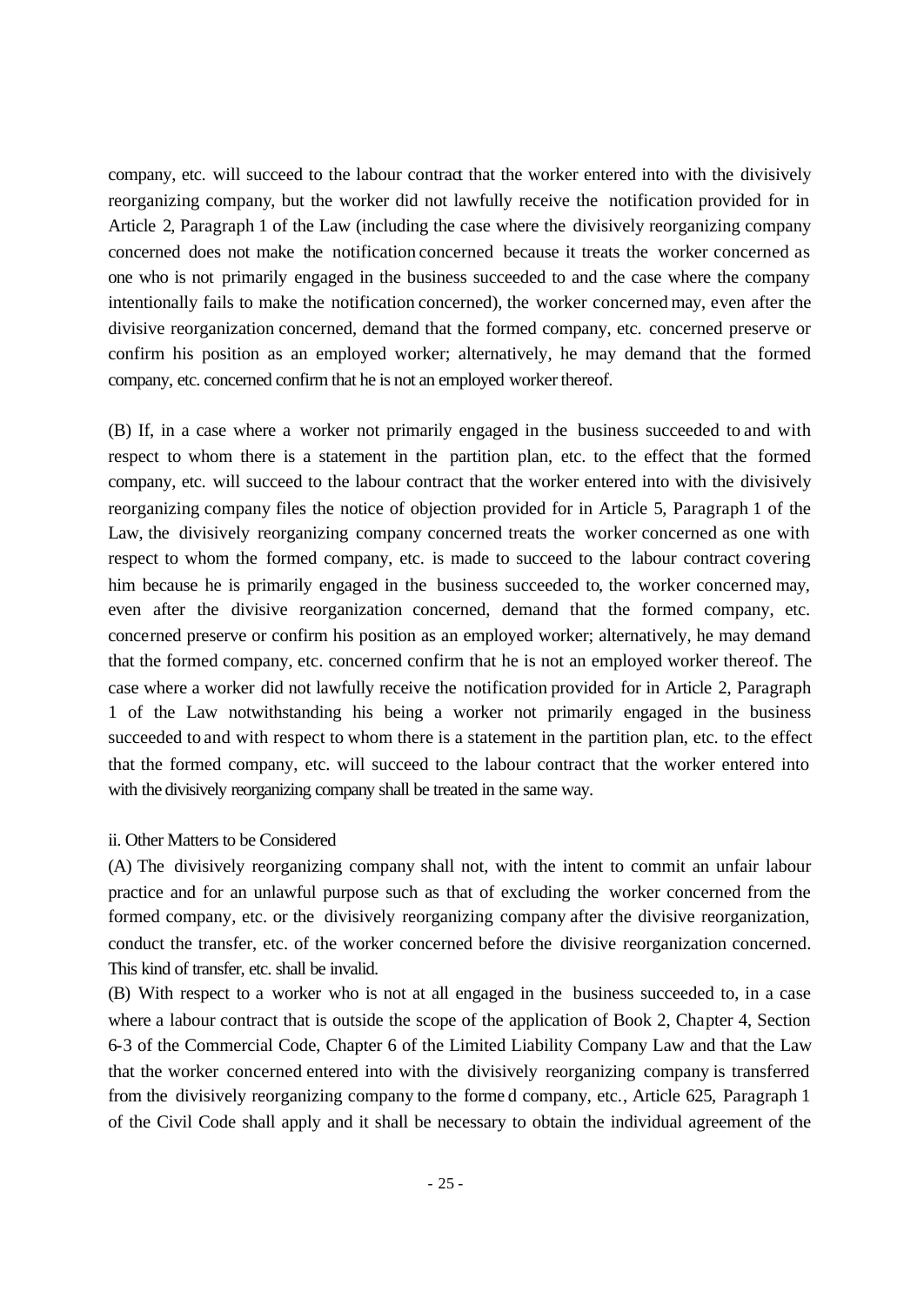worker concerned.

(4) Matters Concerning Working Conditions, Etc. A. Basic Principles

(A) Maintained Working Conditions

In order that a labour contract to which the formed company, etc. succeeds based on the provisions of the Commercial Code or the Limited Liability Company Law undergoes comprehensive succession from the divisively reorganizing company to the formed company, etc., the working conditions contained therein shall be maintained intact.

In this case, working conditions prescribed in collective agreements, company regulations and labour contracts as well as conditions concerning the treatment of workers among the settled traditional labour practices impliedly agreed to by the divisively reorganizing company and the workers, and the customs provided for in Article 92 of the Civil Code that are found to be established shall be maintained as working conditions contained in the labour contract.

Further, with respect to the number of years of continuous service for the purposes of determining the number of days of paid annual leave, calculating the amount of retirement pension, determining eligibility for a commendation for long years of service, etc., the years earned at the divisively reorganizing company shall be included in the total.

Provisions concerning fringe benefits such as the company housing rental system and the company housing loan system that are found to be the subject of rights and duties between the divisively reorganizing company and the worker, including those institutionalized by prescription in a collective agreement or company regulations, shall be maintained as working conditions contained in the labour contract. In this case, the divisively reorganizing company concerned shall inform the worker concerned of the treatment after divisive reorganization of fringe benefits that are difficult, due to their nature, for the formed company, etc. to succeed to with the same contents intact. With respect to these fringe benefits, the divisively reorganizing company shall conduct discussions, etc. with the worker concerned based on Article 7 of the Law, Article 5 of the Supplemental Provisions to the Commercial Code, Etc. Revision Law and Section 4 below, including discussion of substitute measures, and shall endeavor to reach an appropriate resolution.

Further, with respect to a qualified retirement pension or other external contributory retirement pension related to a company pension based on the provisions of Article 84, Paragraph 3 of the Corporate Taxation Law (Law No. 34 of 1965) that is paid to the worker based on a retirement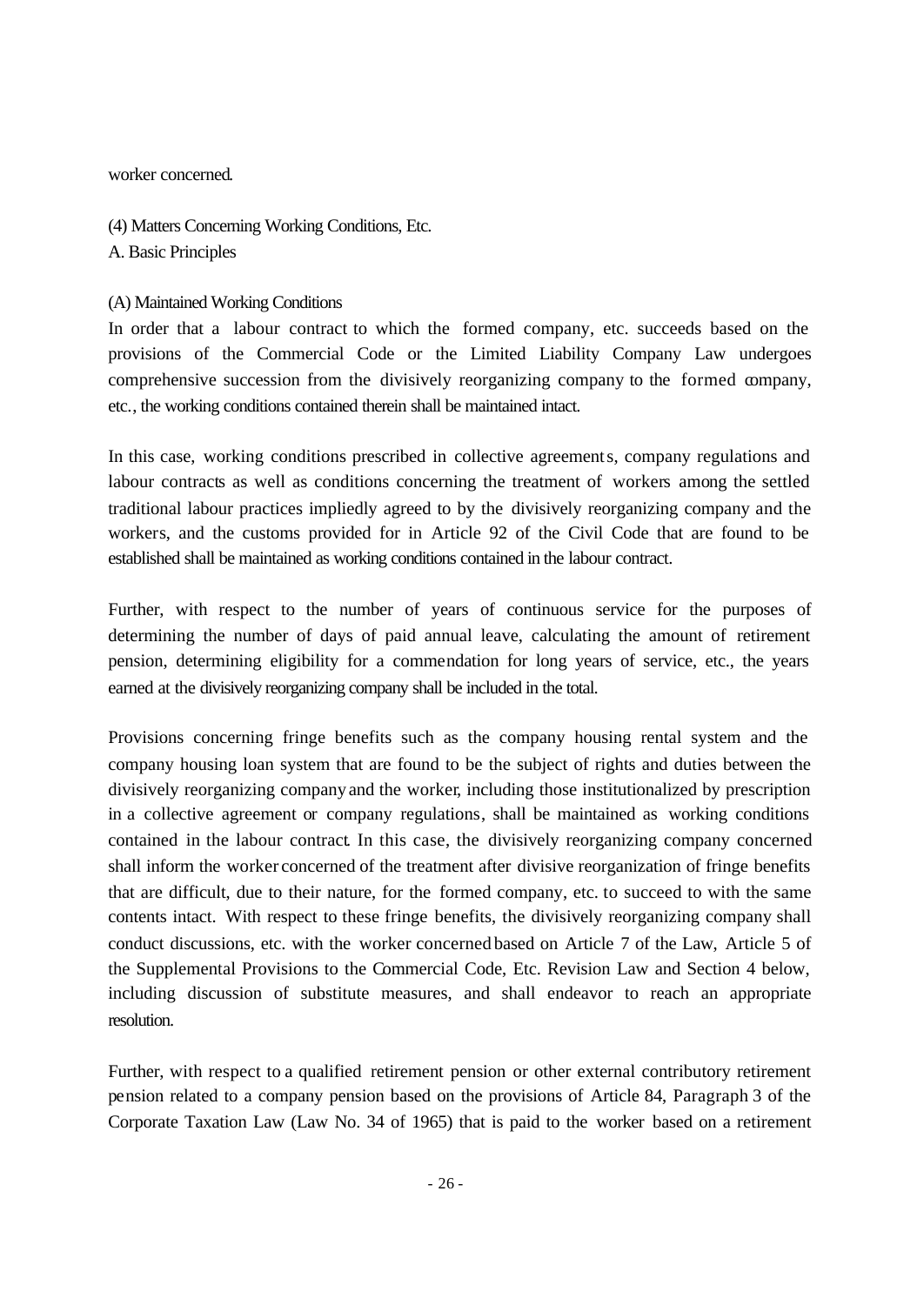pension agreement entered into between the business owner and a financial institution, etc., in a case where entitlement thereto is provided for in the labour contract, such as where the requirements, standards, etc. for benefits that are the terms of the retirement pension concerned are prescribed in the collective agreement or company regulations, the entitlement of a worker to whose labour contract the formed company, etc. will succeed from the divisively reorganizing company through the divisive reorganization of the company shall be maintained as a working condition.

(B) Disadvantageous Change to Working Conditions By Reason of Divisive Reorganization of **Company** 

Because changes to working conditions that are the terms of a labour contract are considered to require a labour-management agreement under the Trade union Law (Law No. 174 of 1949) or the agreement of both parties to an agreement based on the basic principles of the Civil Code, in a divisive reorganization, a company shall not unilaterally conduct a disadvantageous change to the working conditions by reason of divisive reorganization of the company. Further, in a case where the working conditions are changed after the divisive reorganization of the company, a labour-management agreement shall, in accordance with laws and ordinances and judicial precedents, be the basis.

## (C) Dismissal By Reason of Divisive Reorganization of the Company

Judicial precedents and doctrines with respect to ordinary dismissal and dismissal for the purposes of reorganization are settled, and a company shall not, in violation thereof, conduct a dismissal solely by reason of the divisive reorganization of the company.

### B. Matters for Consideration Concerning Fringe Benefits of a Gratuitous Nature

As set forth in A.(B) above, fringe benefits that are found to be the subject of rights and duties between the divisively reorganizing company and the worker shall be maintained as working conditions contained in the labour contract. However, with respect to gratuitous fringe benefits (i.e., those lacking such a right-based nature), the divisively reorganizing company shall inform the worker concerned of the treatment thereof after divisive reorganization; conduct discussions, etc. with the worker concerned based on Article 7 of the Law, Article 5 of the Supplemental Provisions to the Commercial Code, Etc. Revision Law and Section 4 below; and endeavor to reach an appropriate resolution.

# C. Matters for Consideration Concerning Fringe Benefits Whose Requirements Are Prescribed By Law

In a case where a third party other than the divisively reorganizing company implements, in accordance with a provision of law, all or part of a fringe benefit, including an employees'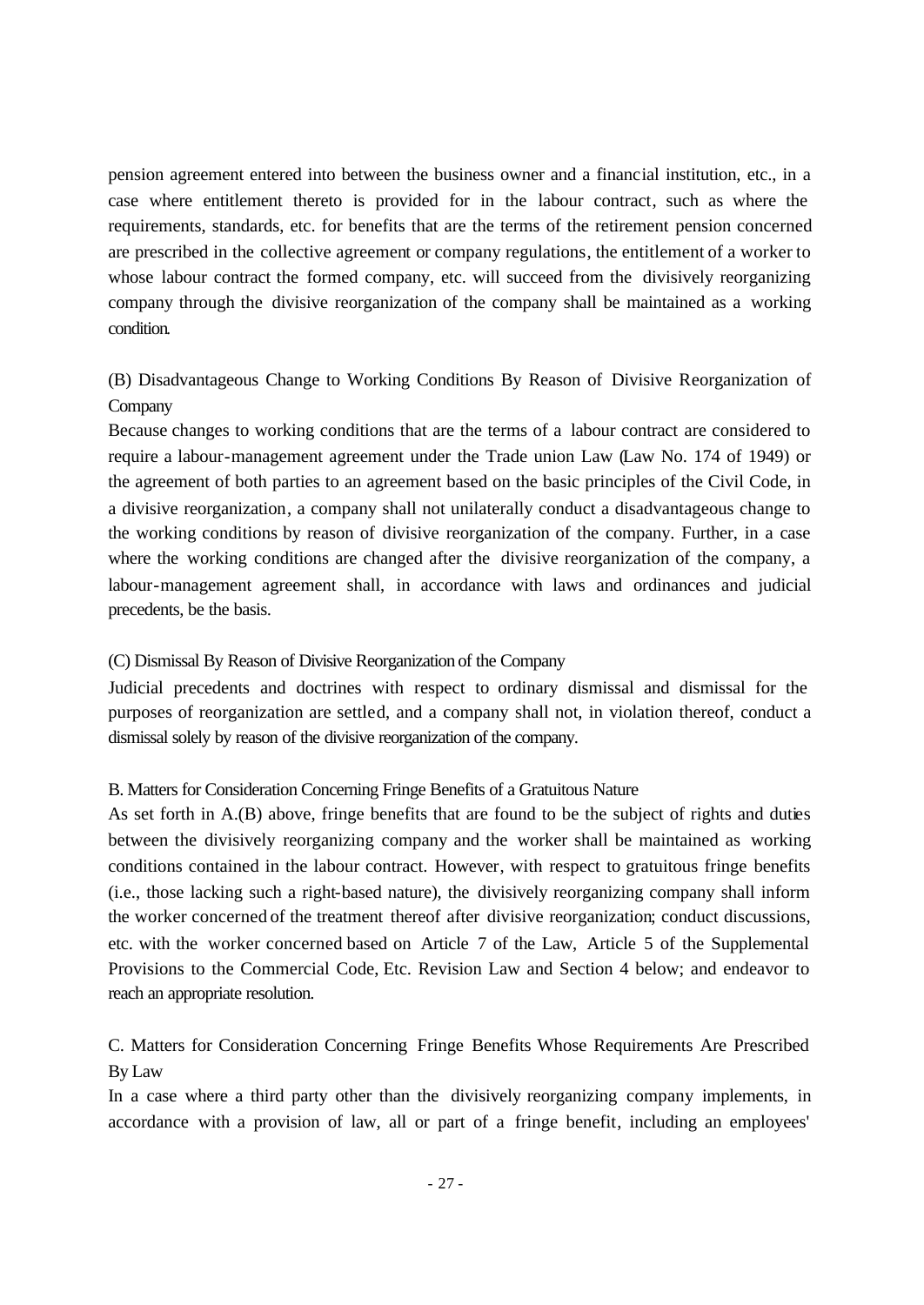pension plan fund based on the provisions of Chapter 9, Section 1 of the Employees' Pension Insurance Law (Law No. 115 of 1944), a health insurance association based on the provisions of Chapter 3 of the Health Insurance Law (Law No. 70 of 1922), a financial institution, etc. provided for in Article 6 of the Worker Asset Formation Promotion Law (Law No. 92 of 1971), a workers' retirement allowance cooperative based on the provisions of Chapter 6 of the Small and Medium Enterprise Retirement Allowance Cooperative Law (Law No. 160 of 1959), the treatment of fringe benefits concerned after the divisive reorganization of the company must be in accordance with the provisions of each applicable law in addition to being in accordance with the provisions of Book 2, Chapter 4, Section 6-3 of the Commercial Code, Chapter 6 of the Limited Liability Company Law. Therefore, the divisively reorganizing company concerned shall consider the following matters; inform the worker concerned of the treatment of such fringe benefits after divisive reorganization; conduct discussions, etc. with the worker concerned based on Article 7 of the Law, Article 5 of the Supplemental Provisions to the Commercial Code, Etc. Revision Law and Section 4 below; and endeavor to reach an appropriate resolution.

#### (A) Employees' Pension Plan Fund

An employees' pension plan fund based on the provisions of Chapter 9, Section 1 of the Employees' Pension Insurance Law (hereinafter referred to as "fund") is a voluntarily established entity. Thus, of course, even where divisive reorganization of the company is done, the fund is not thereby converted from one whose members consist of employees of the divisively reorganizing company to one whose members consist of the employees of the formed company, etc.

In this case, there are the following methods for continuing the benefits for the elderly provided for in Article 106 of the Employees' Pension Insurance Law for a worker employed by the divisively reorganizing company who is a member of the fund and whose labour contract is succeeded to by the formed company, etc.; however, because it will be necessary in any case to amend the articles of the fund, establish a new fund or divisively reorganize the existing fund, the approval of the competent minister will be necessary.

### a. Case of Formational-Divisive Reorganization

(a) A method in which the articles of the fund connected with the divisively reor ganizing company are partially revised and the company formed by formational-divisive reorganization pursuant to the provisions of the Commercial Code or the Limited Liability Company Law (hereinafter referred to as "formed company") is added to the workplace covered by the fund concerned.

(b) A method in which divisive reorganization of the fund connected with the divisively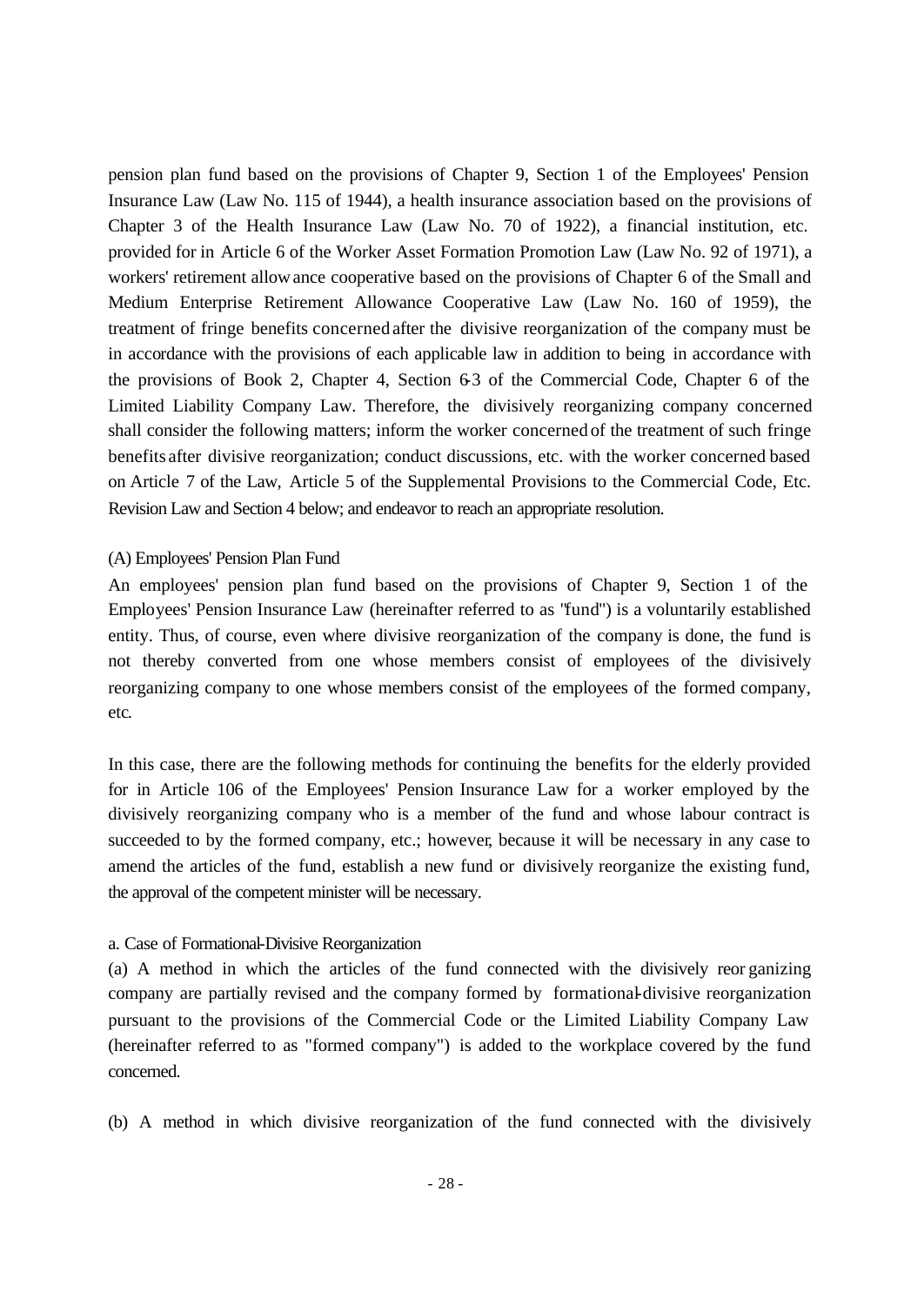reorganizing company concerning the worker whose labour contract is succeeded to by the formed company is carried out and a fund with the formed company as a workplace covered is newly formed.

## b. Case of Assimilative-Divisive Reorganization

## (a) Case Where Successor Company Has Fund

A method in which rights and duties concerning the provision of a pension benefit to members of the fund connected with the divisively reorganizing company are transferred to the fund connected with the company that succeeds to the divisively reorganizing company's business (hereinafter referred to as "successor company") pursuant to an assimilative-divisive reorganization under the provisions of the Commercial Code or the Limited Liability Company Law (hereinafter referred to as "assimilative-divisive reorganization") or a method in which a merger is carried out between the fund connected with the divisively reorganizing company and the fund connected with the successor company.

# (b) Case Where Successor Company Has No Fund

A method in which the articles of the fund connected with the divisively reorganizing company are partially revised and the successor company is added to the workplace formed by the fund concerned or a method in which a fund with the successor company as a workplace covered is newly formed.

# (B) Health Insurance Association

A health insurance association based on the provisions of Chapter 3 of the Health Insurance Law is a voluntarily established entity with the subject workplace as its basis. Thus, it is fundamentally handled in a way similar to the case of the fund provided for in (A).

# (C) Asset Formation Savings Contract, Etc.

An asset formation savings contract, etc. (this shall mean an asset formation savings contract, a asset formation pension savings contract and an asset formation home savings contract; hereinafter, the same shall apply) is a contract that worker and a financial institution, etc. enter into concerning that worker's asset formation. When entering into such a contract, the worker is considered to be entering into a contract with the business owner for proxy payroll deduction and payment pursuant to Article 6, Paragraph 1, Item 1 (a) of the Worker Asset Formation Promotion Law. The contract concerned shall be maintained as working conditions contained in the labour contract. Consequently, in a case where a labour contract is succeeded to by the formed company, etc. from the divisively reorganizing company through divisive reorganization of the company, because the duty of proxy payroll deduction and payment based on the contract concerned is also succeeded to by the formed company, etc., a worker covered by the labour contract succeeded to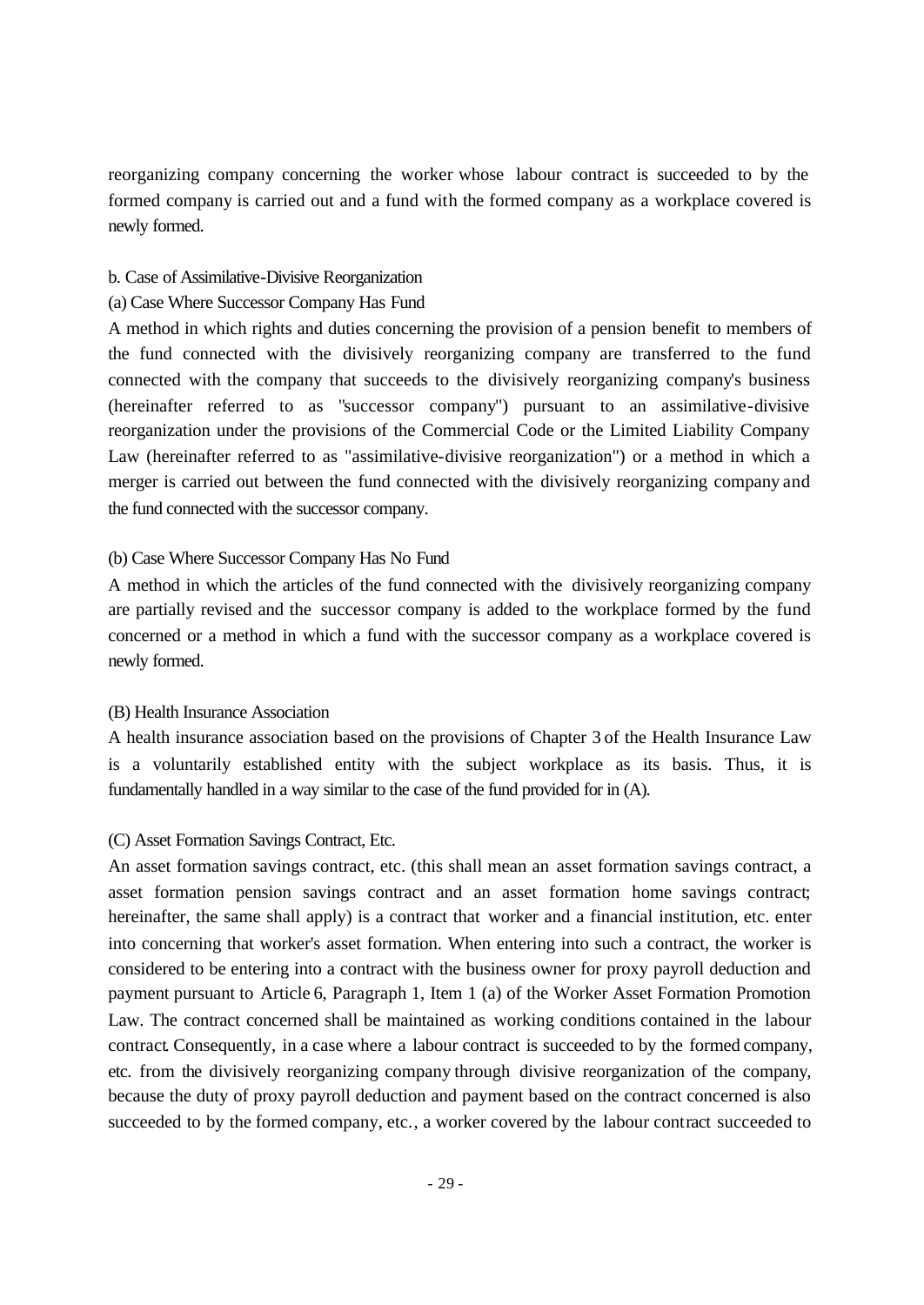may retain his asset formation savings contract, etc. Further, in this case, it is necessary for there to be a labour-management agreement provided for in Article 24, Paragraph 1 of the Labour Standards Law (Law No. 49 of 1947) in place at the workplace of the formed company, etc. concerned. In addition, it is necessary for the formed company, etc. to carry out prescribed procedures with the financial institution, etc.

### (D) Small and Medium Enterprise Retirement Allowance Cooperative Contract

A small and medium enterprise retirement allowance cooperative contract is one that a small and medium enterprise owner (cooperative member) enters into with respect to each employee (beneficiary) with a workers' retirement allowance cooperative (hereinafter referred to as "cooperative ") based on the provisions of Chapter 2 of the Small and Medium Enterprise Retirement Allowance Cooperative Law. Under this contract, the small and medium enterprise owner concerned pays premiums to the cooperative and the cooperative undertakes to pay a retirement allowance to the employee concerned. Further, the employee's receipt of payment of the retirement allowance from the cooperative is recognized as being among the rights and duties between the small and medium enterprise owner and the employee concerned and shall be maintained as a working condition contained in the labour contract. Moreover, even in a case where the business owner changes as a result of the divisive reorganization of the company, the cooperative contract shall be treated as though it were continued with respect to an employee whose labour contract is succeeded to by the formed company, etc. from the divisively reorganizing company through the divisive reorganization concerned. In addition, in this case, it is necessary for the formed company, etc. to carry out prescribed procedures with the cooperative.

3. Measures, Etc. That Should Be Taken Concerning the Succession of Collective agreement

(1) Matters Concerning Agreement Between Divisively Reorganizing Company and Trade union

## A. Time of Agreement

It is desirable that the agreement between a divisively reorganizing company and a trade union provided for in Article 6, Paragraph 2 of the Law be reached through labour-management discussions in advance of the preparation of the divisive reorganization plan, etc.

#### B. Treatment of Collective agreement

(A) Treatment of Case Where There Is An Agreement Provided For in Article 6, Paragraph 2 of the Law

If there is a statement in the partition plan, etc. to the effect that, based on the Commercial Code or the Limited Liability Company Law and Article 6, Paragraph 1 of the Law, the formed company, etc. will be made to succeed to the collective agreement from the divisively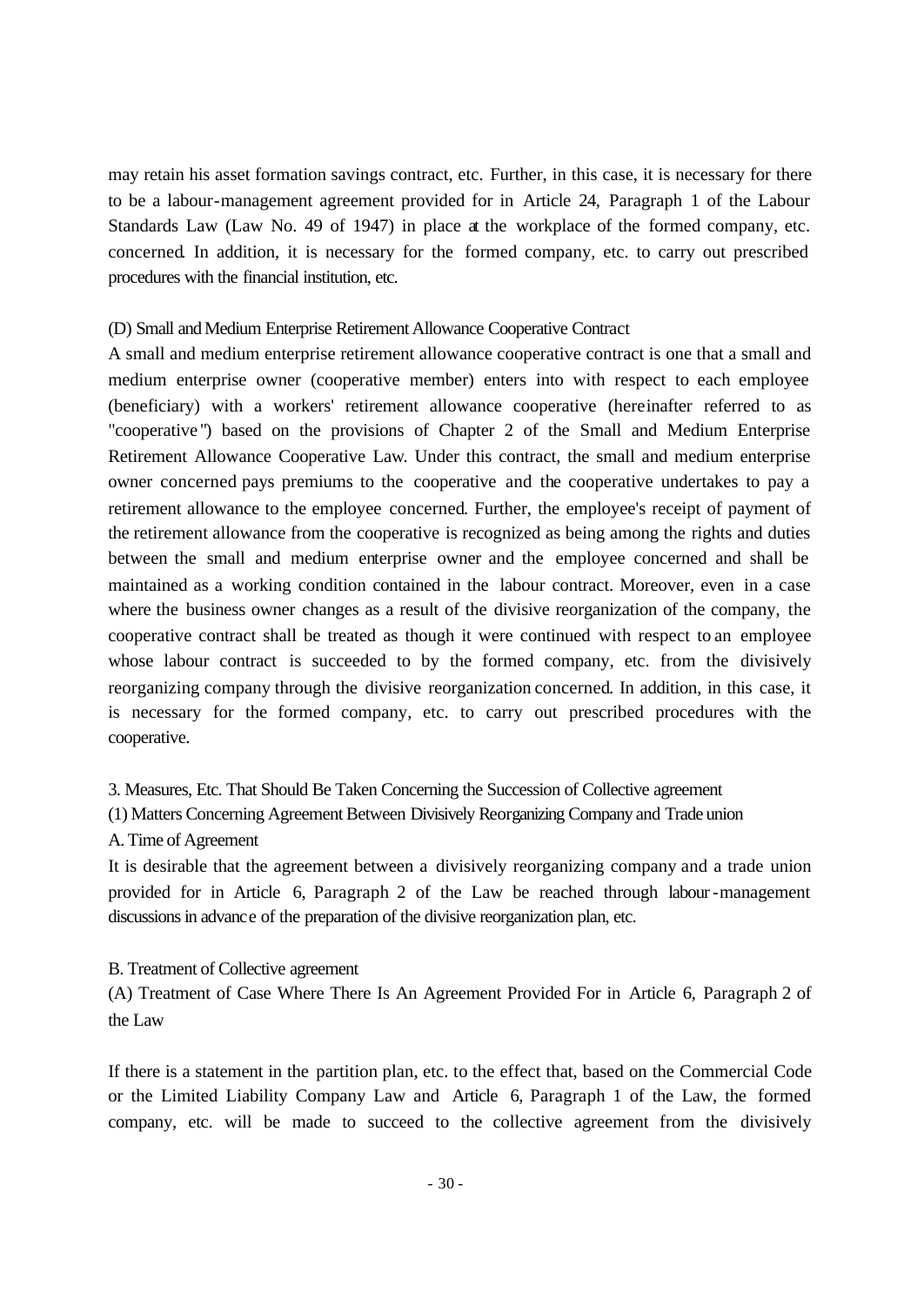reorganizing company and an agreement provided for in Article 6, Paragraph 2 of the Law is made concerning a portion outside the standard provided for in Article 16 of the Trade union Law, then the formed company, etc. shall, at the time the divisive reorganization concerned becomes effective, be made to succeed to only the portion of the collective agreement concerned involved in said agreement.

The agreement provided for in Article 6, Paragraph 2 of the Law may be made with respect to the succession of all or part of the portion outside the standard provided for in Article 16 of the Trade union Law. For example, it is possible to have a statement in the divisive reorganization plan, etc. or an agreement that says, "Among the 100 square meters covered in the text of the collective agreement; i.e., 'the Company shall loan the union office space of 100 square meters,' the duty to loan 40 square meters of union office space shall remain with the company concerned, and the duty to loan 60 square meters of union office space shall be succeeded to by the formed company."

(B) Treatment of Case Where There Is An Agreement Provided For in Article 6, Paragraph 2 of the Law

If there is no agreement provided for in Article 6, Paragraph 2 of the Law concerning the portion outside the standard provided for in Article 16 of the Trade union Law, then based on the provisions of Article 6, Paragraph 3 of the Law, the divisively reorganizing company remains in the position of a party to the collective agreement with respect to said portion even after the divisive reorganization; and if the labour contract relating to members of the trade union concerned is succeeded to by the formed company, etc., then the formed company, etc. concerned will stand in the position of a party to a collective agreement that has the same contents as the collective agreement concerned. In this case, the formed company, etc. concerned comes to have rights and duties consistent with the true purpose of the rights and duties involved in the collective agreement concerned.

## (C) Treatment of Portion of Article 16 of Trade union Law Concerning Standard

With respect to the portion of Article 16 of Trade union Law concerning the standard, whether or not there is a statement in the partition plan, etc. to the effect that, based on the Commercial Code or the Limited Liability Company Law and Article 6, Paragraph 1 of the Law, the formed company, etc. will be made to succeed to the collective agreement from the divisively reorganizing company, based on the provisions of Article 6, Paragraph 3 of the Law, the divisively reorganizing company concerned still remains in the position of a party to the collective agreement concerned even after the divisive reorganization; and if the labour contract relating to members of the trade union concerned is succeeded to by the formed company, etc., then the formed company, etc. concerned will stand in the position of a party to a collective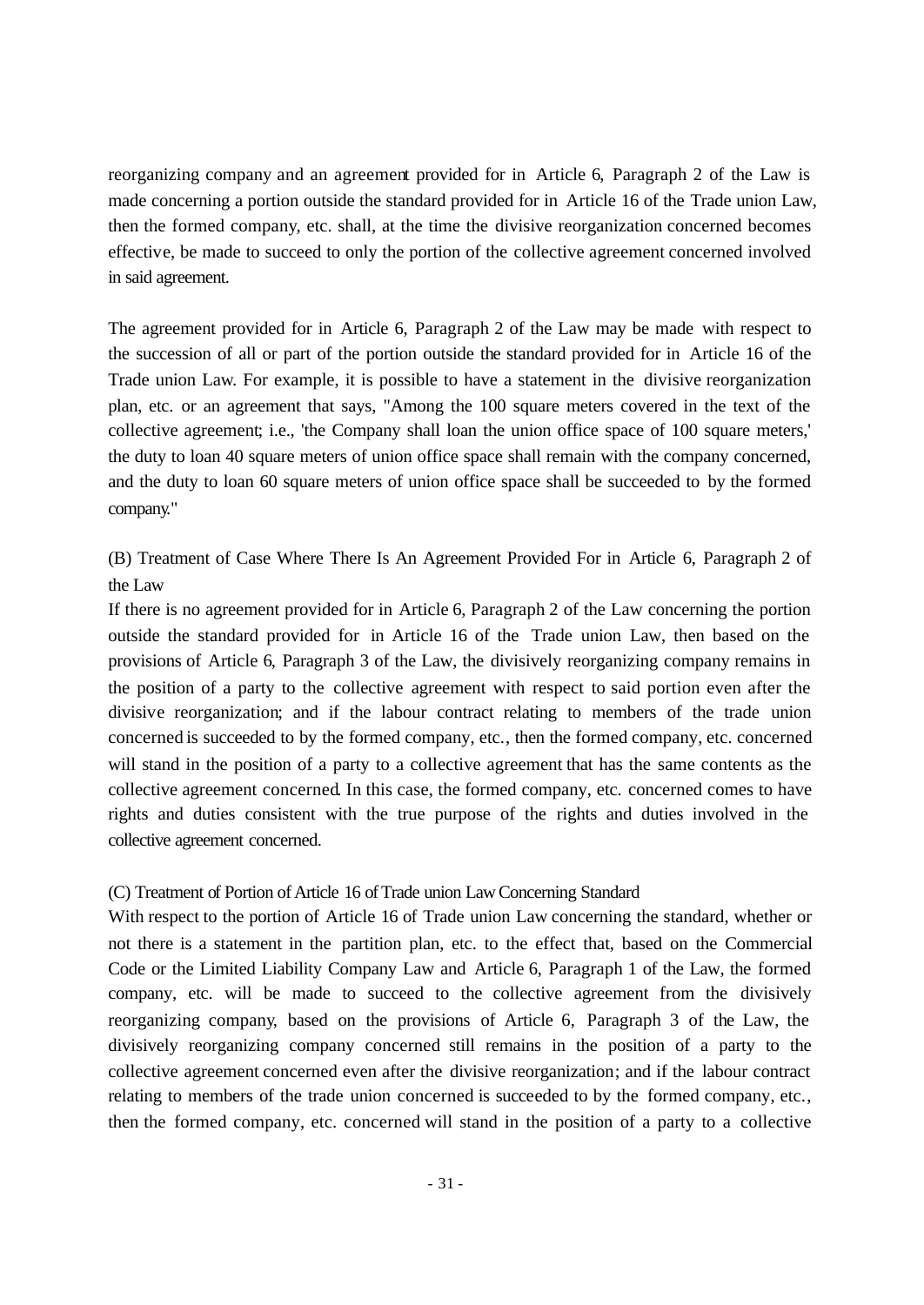agreement that has the same contents as the collective agreement concerned.

## (2) Relationship to Existing Collective agreement at Successor Company

Because a collective agreement is one entered into between the employer and the trade union, in a case where workers belonging to different trade unions are working at one company, it is possible for there to be a case where labour contracts with different provisions on the same matter for each trade union coexist.

Consequently, it is possible for workers of the same type to have different working conditions in the case of assimilative-divisive reorganization in which, based on the provisions of Article 6, Paragraph 3 of the Law, a collective agreement with the same contents as the one entered into with the divisively reorganizing company is deemed entered into between the successor company and the trade union concerned. This is because the successor company concerned will have entered into labour contracts with different provisions on the same matter with multiple trade unions.

(3) Labour-Management Agreements, Etc. For Which Organizational Requirements are Conditions to Validity

# A. General Binding Power of Article 17 of the Trade union Law

It is considered a requirement for the general binding power of Article 17 of the Trade union Law that three fourths or greater of the number of workers of the same type who are regularly employed at a factory or other workplace be subject to the application of one collective agreement. Even in a case where Article 17 of the Trade union Law applied at a factory or other workplace of the divisively reorganizing company before divisive reorganization of the company, Article 17 of the Trade union Law shall not apply at the factory or other workplace of a divisively reorganizing company or formed company, etc. at which the requirement concerned is no longer fulfilled after the divisive reorganization concerned.

The same applies to a collective agreement involved with the so-called shop system provided for in the proviso of Article 7, Item 1 of the Trade union Law.

# B. Labour-Management Agreements Under the Labour Standards Law

Because labour-management agreements provided for in Article 24, Article 36, etc. of the Labour Standards Law are not ones that prescribe civil rights and duties, they are not subject to succession by the formed company, etc. through the divisively reorganizing company's stating them in the divisive reorganization plan, etc. These labour-management agreements can be construed to continue being valid at workplace found to be identical before and after the divisive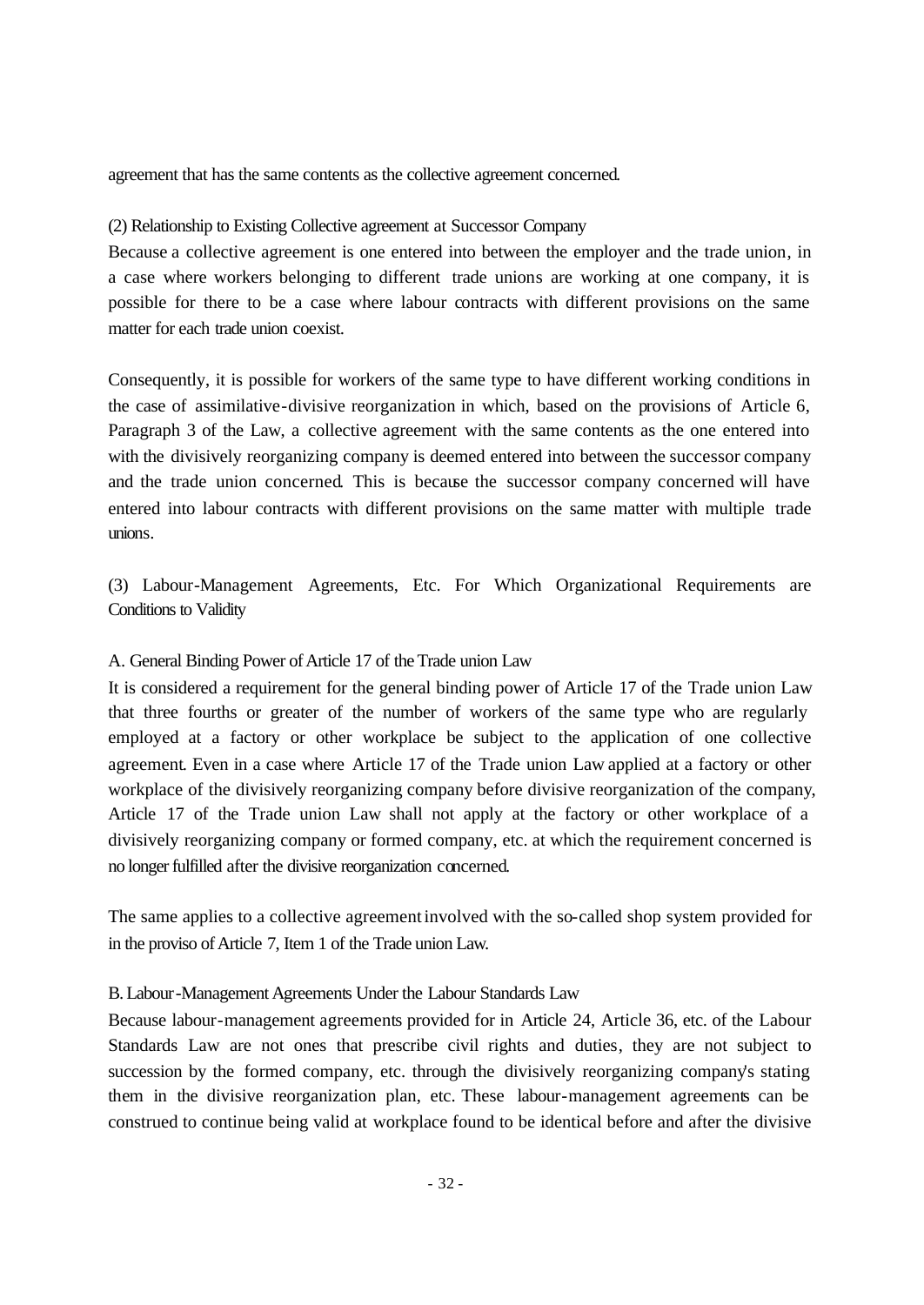reorganization of the company. In a case where the identical nature of the workplace is lost, because the applicable exemption from criminal liability under the Labour Standards Law is lost, it will be necessary to enter once again into the labour-management agreement and file notice thereof based in the respective statutes after the divisive reorganization concerned.

4. Matters Concerning the Understanding and Cooperation of the Workers

(1) Discussions Provided for in Article 5 of the Supplemental Provisions to the Commercial Code, Etc. Revision Law

# A. Advance Discussion With Worker

Pursuant to Article 5 of the Supplemental Provisions to the Commercial Code, Etc. Revision Law, the divisively reorganizing company shall, on or before the headquarters availability date of the divisive reorganization plan, etc., discuss the succession to the labour contract consequent upon the divisive reorganization of the company with a worker engaged in the business succeeded to.

The divisively reorganizing company shall fully explain to the worker concerned matters such as the outline of the company at which the worker concerned will work after the divisive reorganization concerned as well as the company's idea about whether the worker concerned comes under the category of worker mentioned in Article 2, Paragraph 1, Item 1 of the Law. After hearing the wishes of the worker concerned, the divisively reorganizing company shall discuss whether the labour contract that covers the worker concerned will be succeeded to or not; the contents of the business the worker concerned is expected to engage in the case of succession and in the case of no succession; the workplace; and other matters such as the type of employment.

B. Relationship to Effort to Obtain the Understanding and Cooperation of the Workers Provided for in Article 7 of the Law

In contrast to the discussion concerned being a procedure to protect the individual worker who engages in the business succeeded to, the effort to obtain the understanding and cooperation of workers provided for in Article 7 of the Law, as explained in (2) below, is an effort to obtain the understanding and cooperation of the entire body of workers working at the divisively reorganizing company on the occasion of the divisive reorganization of the company. As such, it differs in time of implementation, scope of subject workers, scope of subject matter, procedures and so on.

C. Relationship to the Right to Bargain Collectively Under the Trade union Law

With respect to the subject matter of collective bargaining provided for in Article 6 of the Trade union Law concerning the working conditions of workers consequent upon the divisive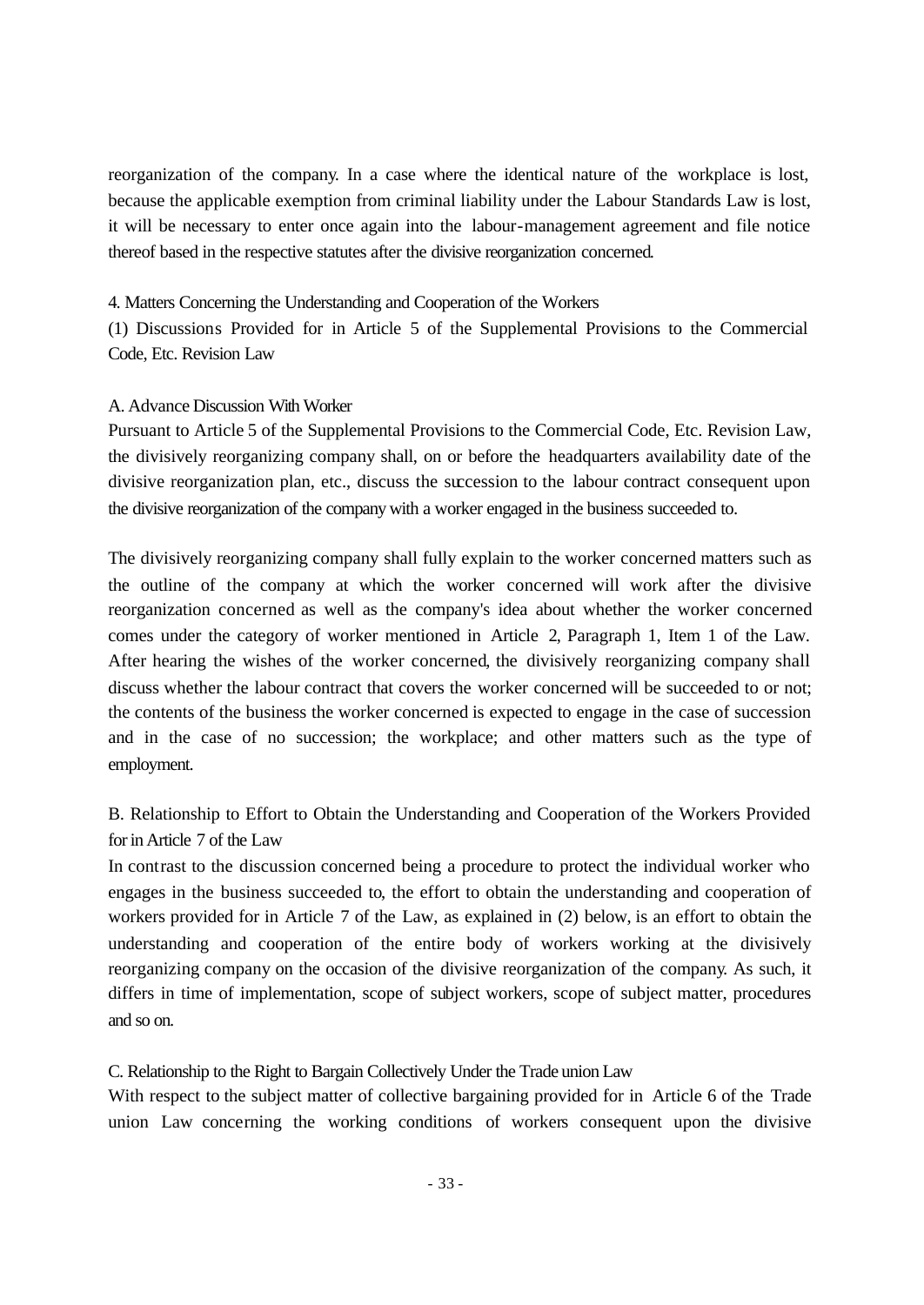reorganization of the company, a divisively reorganizing company may not, by reason of holding the discussion concerned, refuse a lawful collective bargaining proposal made by a trade union in connection with the divisive reorganization concerned.

# D. Selection of Representative in Holding Discussion

In a case where, pursuant to the provisions of the Civil Code, a worker individually selects a trade union as his representative in connection with all or part of the discussion concerned, the divisively reorganizing company shall hold such discussion with the trade union concerned in good faith.

# E. Time for Commencement of Discussion

The divisively reorganizing company shall commence discussion at a time such that sufficient discussion may be had before the headquarters availability date of the divisive reorganization plan, etc.

# F. Violation of Duty to Discuss As Ground of Invalidity of Divisive Reorganization

It should be borne in mind that with respect to the divisive reorganization of a company in a case where the discussion required by Article 5 of the Supplemental Provisions to the Commercial Code, Etc. Revision Law is not held at all or in a case substantially similar thereto, such violation of the duty to discuss may be a ground for the invalidity of the divisive reorganization.

(2) Effort to Obtain the Understanding and Cooperation of the Workers Provided for in Article 7 of the Law

# A. Contents

In the divisive reorganization concerned, the divisively reorganizing company shall, based on Article 7 of the Law, endeavor to obtain the understanding and cooperation of the workers in its employ through holding discussion at each of its workplace with the trade union comprised of the majority of the workers where there is such a trade union (or with the representative of the majority of the workers where there is no such trade union) or through another corresponding method.

The process of holding a discussion at a place that ensures that management and labour can have discussions on equal footing and in good faith in order to obtain the understanding and cooperation of the workers shall, regardless of name, be included as "another corresponding method".

# B. Subject Matter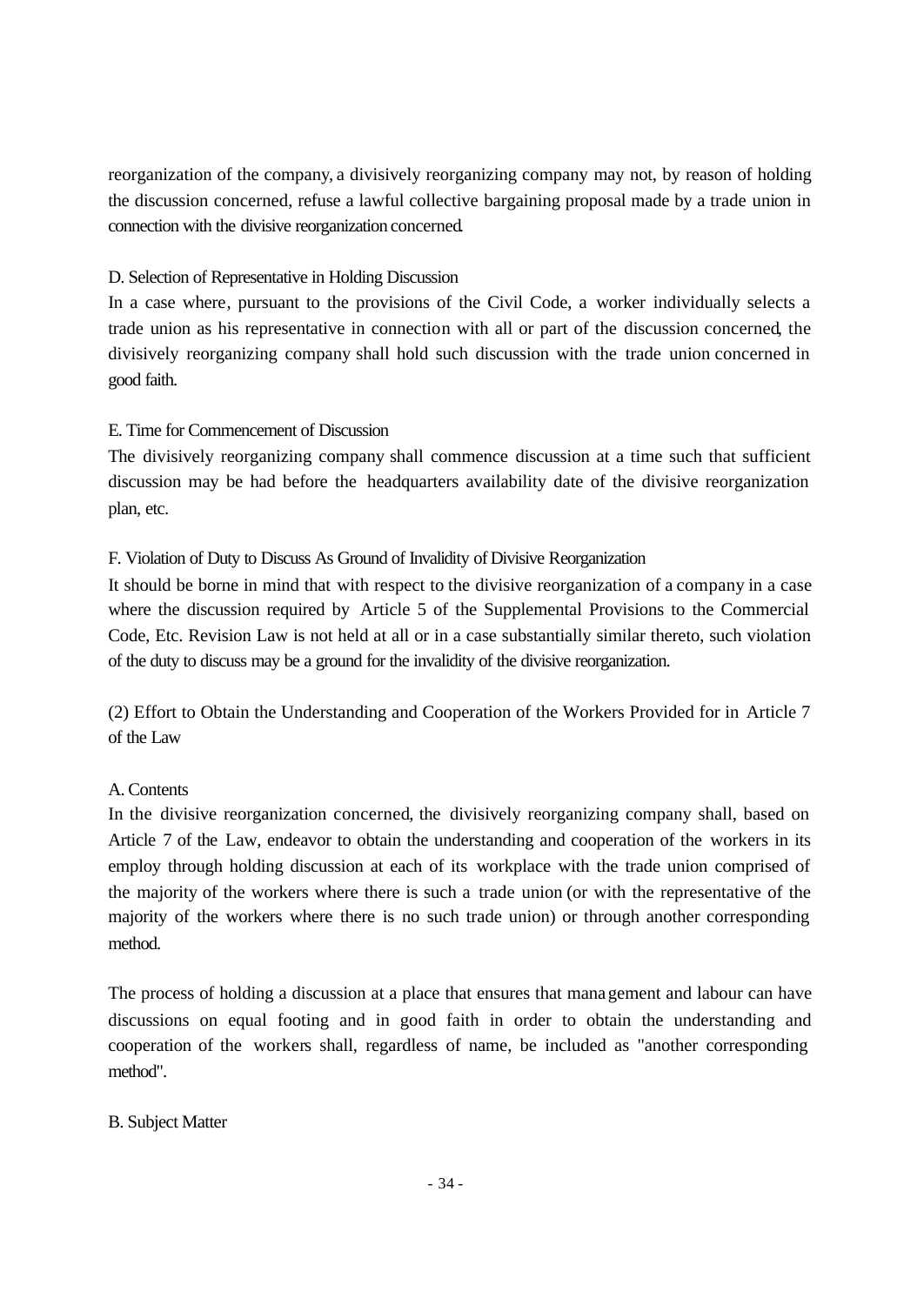The following are matters on which the divisively reorganizing company shall endeavor to obtain the understanding and cooperation of the workers in its employ:

(A) the background and reasons for conducting the divisive reorganization of the company;

(B) the prospects for the divisively reorganizing company and formed company, etc. being able to perform their obligations after the divisive reorganization of the company;

(C) the standards for judging whether a worker comes under the category of worker mentioned in Article 2, Paragraph 1, Item 1 of the Law;

(D) matters concerning the succession of the collective agreement provided for in Article 6 of the Law; and

(E) procedures for resolving labour relations problems that arise during the process of divisive reorganization of the company between the divisively reorganizing company or the formed company, etc. and the trade union concerned or worker.

C. Relationship to the Right to Bargain Collectively Under the Trade union Law

With respect to the subject matter of collective bargaining provided for in Article 6 of the Trade union Law concerning the working conditions of workers consequent upon the divisive reorganization of the company, a divisively reorganizing company may not, by reason of carrying out the procedures provided for in Article 7 of the Law, refuse a lawful collective bargaining proposal made by a trade union in connection with the divisive reorganization concerned.

# D. Commencement Time, Etc.

The procedures provided for in Article 7 of the Law shall commence, at latest, at or before the commencement of the discussion based on the provisions of Article 5 of the Supplemental Provisions to the Commercial Code, Etc. Revision Law, and shall be carried out appropriately, as needed, thereafter.

# 5. Other

(1) Matters Concerning Legal Organizations Comprised of Employee Representatives, Including Safety and Health Committees, Etc.

With respect to committees, etc. for which, by law or ordinance, the scale of the enterprise or workplace is a condition of establishment, such as safety and health committees, etc. provided for in Article 19 of the Labour Safety and Health Law (Law No. 57 of 1972), it is desirable that committees, etc. similar to the ones existing before the divisive reorganization concerned be established at the divisively reorganizing company and formed company, etc. even in a case where a condition of establishment is no longer fulfilled after divisive reorganization of the